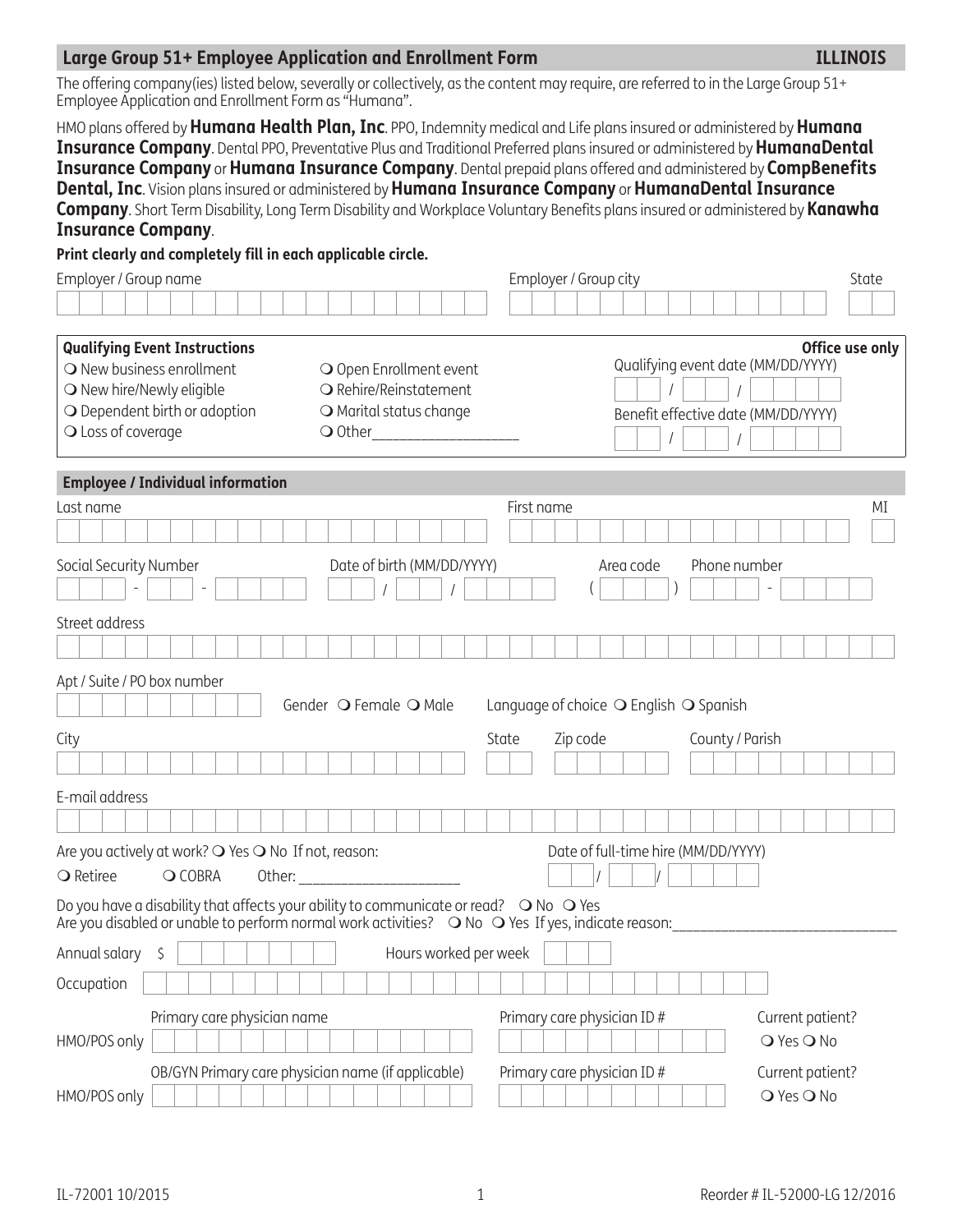| <b>Dependent information</b> |                                                                                                                              |                                |
|------------------------------|------------------------------------------------------------------------------------------------------------------------------|--------------------------------|
|                              | Enter information for each covered dependent, including spouse.                                                              |                                |
| 1 Dependent last name        | First name<br>ΜI                                                                                                             | Gender                         |
|                              |                                                                                                                              | ○ Female ○ Male                |
| Social Security Number       | Date of birth (MM/DD/YYYY)<br>Relationship                                                                                   |                                |
|                              | O Spouse O Child O Other: _____________                                                                                      |                                |
|                              | Dependent status (if applicable): $\mathbf{\circ}$ Full-time student $\mathbf{\circ}$ Disabled If disabled, indicate reason: |                                |
|                              | Not applicable for HumanaAccess HMO                                                                                          |                                |
|                              | Primary care physician name<br>Primary care physician ID #                                                                   | Current patient?               |
| HMO/POS only                 |                                                                                                                              | ○ Yes ○ No                     |
|                              | OB/GYN Primary care physician name (if applicable)<br>Primary care physician ID#                                             | Current patient?               |
| HMO/POS only                 |                                                                                                                              | ○ Yes ○ No                     |
| 2 Dependent last name        | First name<br>МI                                                                                                             | Gender                         |
|                              |                                                                                                                              | O Female O Male                |
| Social Security Number       | Date of birth (MM/DD/YYYY)<br>Relationship                                                                                   |                                |
|                              | O Spouse O Child O Other:                                                                                                    |                                |
|                              | Dependent status (if applicable): O Full-time student O Disabled If disabled, indicate reason:                               |                                |
|                              | Not applicable for HumanaAccess HMO                                                                                          |                                |
|                              | Primary care physician name<br>Primary care physician ID#                                                                    | Current patient?               |
| HMO/POS only                 |                                                                                                                              | O Yes O No                     |
|                              | OB/GYN Primary care physician name (if applicable)<br>Primary care physician ID#                                             | Current patient?               |
| HMO/POS only                 |                                                                                                                              | ○ Yes ○ No                     |
| 3 Dependent last name        | First name<br>ΜI                                                                                                             | Gender                         |
|                              |                                                                                                                              | ○ Female ○ Male                |
| Social Security Number       | Date of birth (MM/DD/YYYY)<br>Relationship                                                                                   |                                |
|                              | ○ Spouse ○ Child ○ Other:                                                                                                    |                                |
|                              | Dependent status (if applicable): O Full-time student O Disabled If disabled, indicate reason:                               |                                |
|                              | Not applicable for HumanaAccess HMO                                                                                          |                                |
| HMO/POS only                 | Primary care physician ID#<br>Primary care physician name                                                                    | Current patient?<br>O Yes O No |
|                              |                                                                                                                              |                                |
| HMO/POS only                 | OB/GYN Primary care physician name (if applicable)<br>Primary care physician ID#                                             | Current patient?<br>O Yes O No |
|                              |                                                                                                                              |                                |
| 4 Dependent last name        | First name<br>МI                                                                                                             | Gender                         |
|                              |                                                                                                                              | ○ Female ○ Male                |
| Social Security Number       | Date of birth (MM/DD/YYYY)<br>Relationship                                                                                   |                                |
|                              | O Spouse O Child O Other:                                                                                                    |                                |
|                              | Dependent status (if applicable): $\mathbf O$ Full-time student $\mathbf O$ Disabled If disabled, indicate reason:           |                                |
|                              | Not applicable for HumanaAccess HMO                                                                                          |                                |
|                              | Primary care physician ID#<br>Primary care physician name                                                                    | Current patient?<br>O Yes O No |
| HMO/POS only                 |                                                                                                                              |                                |
|                              | OB/GYN Primary care physician name (if applicable)<br>Primary care physician ID#                                             | Current patient?<br>O Yes O No |
| HMO/POS only                 |                                                                                                                              |                                |
| IL-72001 10/2015             | 2                                                                                                                            | Reorder # IL-52000-LG 12/2016  |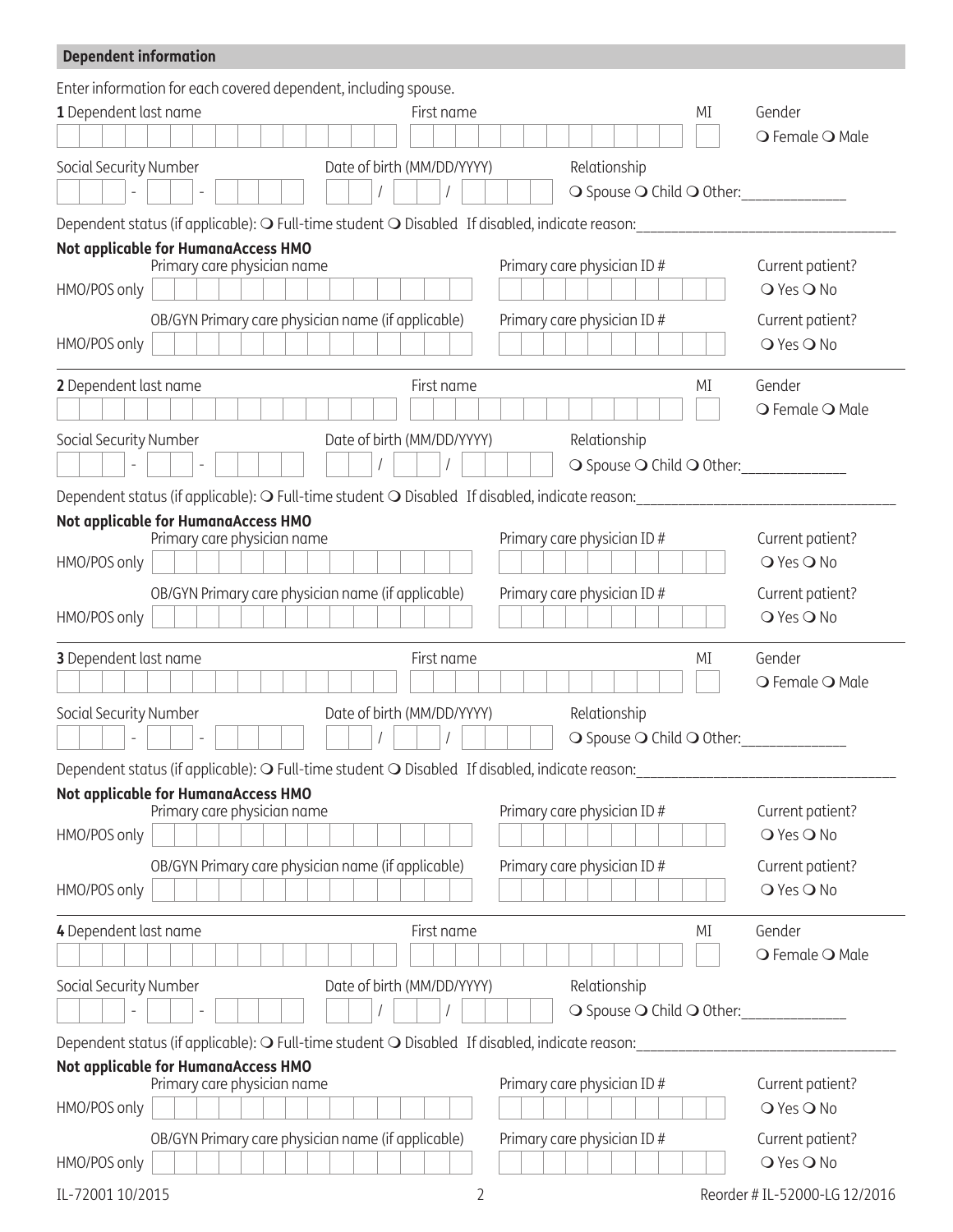Use the following alternate address for these dependents:  $O$  1  $O$  2  $O$  3  $O$  4

| Street address                                                                                                                                                                                                                              |                                                                       |
|---------------------------------------------------------------------------------------------------------------------------------------------------------------------------------------------------------------------------------------------|-----------------------------------------------------------------------|
|                                                                                                                                                                                                                                             |                                                                       |
| Apt / Suite / PO box number                                                                                                                                                                                                                 |                                                                       |
| City                                                                                                                                                                                                                                        | State<br>Zip code<br>County                                           |
|                                                                                                                                                                                                                                             |                                                                       |
| <b>Medical</b>                                                                                                                                                                                                                              |                                                                       |
| Office use only<br>O Employee / / Individual only<br>Coverage type:                                                                                                                                                                         |                                                                       |
| Group #<br>O Employee / / Individual & spouse<br>O Employee / / Individual & child(ren)<br>$\bigcirc$ Family                                                                                                                                | Benefit#<br>Class/Div#                                                |
| O Other<br>Plan name                                                                                                                                                                                                                        | Network name                                                          |
| Do you or any covered dependent(s) currently have other medical coverage, such as a spouse's plan, another Humana medical plan, or                                                                                                          |                                                                       |
| Medicare? O Yes O No If yes, list all: (This section must be completed for Humana to process any medical claims.)                                                                                                                           |                                                                       |
| Medicare ID or medical carrier name:                                                                                                                                                                                                        | Medicare ID or medical carrier name:                                  |
|                                                                                                                                                                                                                                             |                                                                       |
| Starting date (MM/DD/YYYY)<br>Coverage Type<br>(check all that apply)                                                                                                                                                                       | Starting date (MM/DD/YYYY)<br>Coverage Type<br>(check all that apply) |
| O Employee / Individual<br>End date, if applicable (MM/DD/YYYY)                                                                                                                                                                             | O Employee / Individual<br>End date, if applicable (MM/DD/YYYY)       |
| O Spouse<br>$\bigcirc$ Child(ren)                                                                                                                                                                                                           | ○ Spouse<br>$\bigcirc$ Child(ren)                                     |
|                                                                                                                                                                                                                                             |                                                                       |
| Have you or any covered dependent(s) had medical insurance from a company (including another Humana plan) in the past 18 months?<br>○ Yes ○ No If yes, list all: (This section must be completed for Humana to process any medical claims.) |                                                                       |
| Prior medical carrier name:                                                                                                                                                                                                                 | Prior medical carrier name:                                           |
|                                                                                                                                                                                                                                             |                                                                       |
| Starting date (MM/DD/YYYY)<br>Coverage Type                                                                                                                                                                                                 | Starting date (MM/DD/YYYY)<br>Coverage Type                           |
| (check all that apply)<br>O Employee / Individual                                                                                                                                                                                           | (check all that apply)<br>O Employee / Individual                     |
| End date, if applicable (MM/DD/YYYY)<br>○ Spouse                                                                                                                                                                                            | End date, if applicable (MM/DD/YYYY)<br>○ Spouse                      |
| $\bigcirc$ Child(ren)<br>$\mathbf{1}$ $\mathbf{1}$ $\mathbf{1}$ $\mathbf{1}$ $\mathbf{1}$                                                                                                                                                   | $\bigcirc$ Child(ren)                                                 |
| Medical Health History (for 51-100 groups) - Do not submit more than 90 days prior to the effective date                                                                                                                                    |                                                                       |
| Within the past 24 months have you or any dependent to be covered had or been treated for an illness or injury,<br>1.                                                                                                                       |                                                                       |
| had surgery or hospitalization recommended?<br>Within the past 24 months have you or any dependent to be covered been prescribed medication?<br>2.                                                                                          | ONOY<br>ONOY                                                          |
| Have you or any dependent to be covered incurred medical expenses in excess of \$7,500 in the past 12 months?<br>3.                                                                                                                         | ONOY                                                                  |
| If you answered "yes" to any of the questions above, please provide details below and specify the question number. Attach additional<br>signed and dated sheets (reorder IL-51340-MH), if necessary.                                        |                                                                       |
| Question#<br>Person Treated Last name                                                                                                                                                                                                       | First Name                                                            |
|                                                                                                                                                                                                                                             |                                                                       |
| Condition                                                                                                                                                                                                                                   | Treatments received                                                   |
|                                                                                                                                                                                                                                             |                                                                       |
| Medications                                                                                                                                                                                                                                 | Current or future treatments or medications                           |
|                                                                                                                                                                                                                                             |                                                                       |
| Date diagnosed (MM/DD/YYYY)<br>Date last seen by a doctor (MM/DD/YYYY)                                                                                                                                                                      |                                                                       |
|                                                                                                                                                                                                                                             |                                                                       |
|                                                                                                                                                                                                                                             |                                                                       |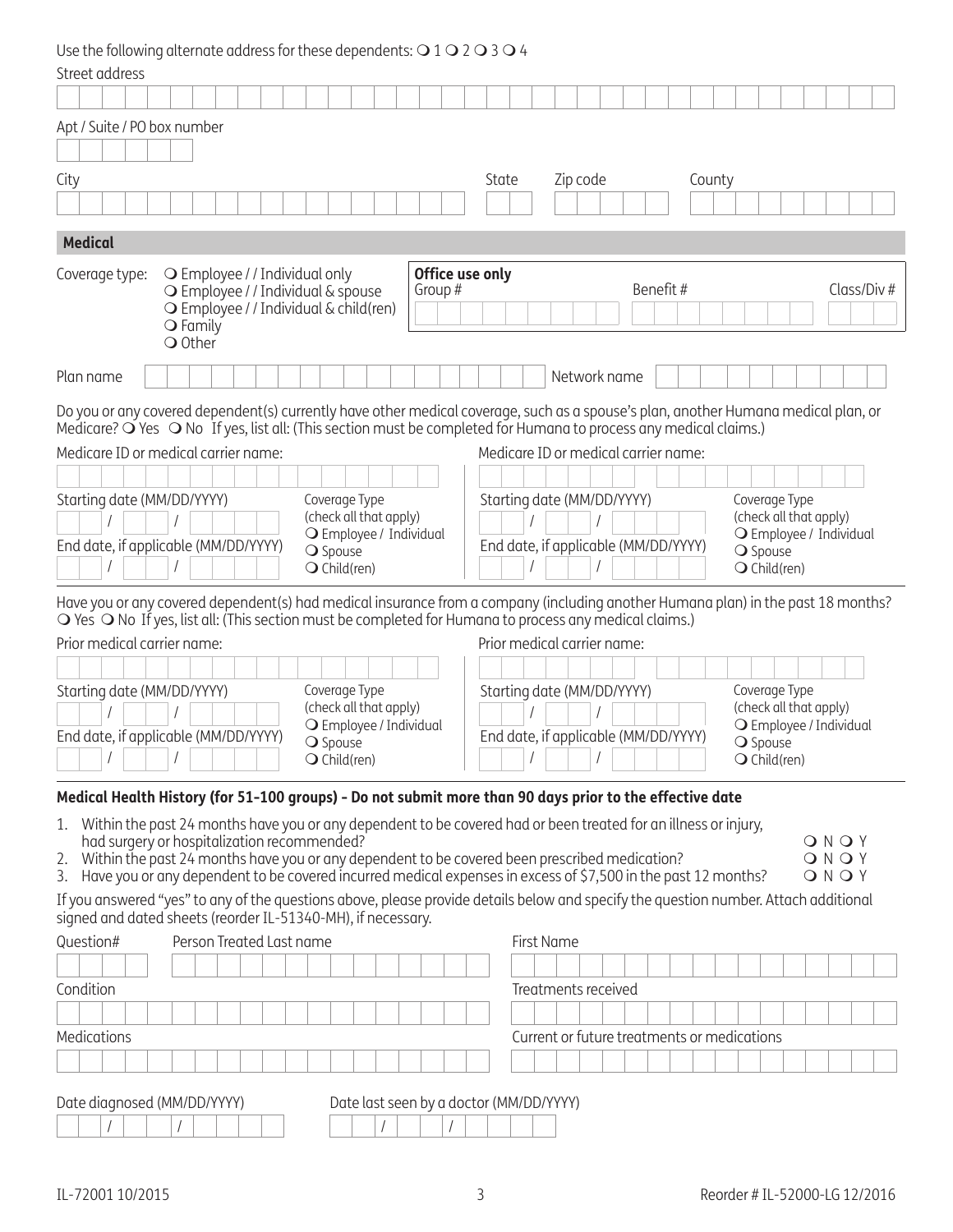#### **Health Savings Account (HSA)** Applicable only with High Deductible Health Plan selection

Do you elect the Health Savings Account?  $\bigcirc$  Yes  $\bigcirc$  No If no, complete waiver section

If you have medical coverage under another plan, you may not be eligible for an HSA. Please check with your tax advisor for details.

| Office use only<br>Group # | Benefit# | Class/Div# |
|----------------------------|----------|------------|
|                            |          |            |

Please refer to Humana's HSA contribution worksheet to calculate your maximum allowed contribution. You can find additional information on HSAs on Humana.com. Select the Quick Link for Spending Account information on the member page.

Beneficiary for this account will be the employee / individual 's estate. You may change beneficiary information on file with the bank that administers the HSA once the account is established.

#### **Flexible Spending Account (FSA)**

| Do you elect the flexible health account?<br>$\bigcirc$ Yes $\bigcirc$ No If no, complete waiver section<br>Annual amount elected:<br>\$                                                                                                                                                                    |                                     |                              |                              | .00 |  |                                  | Office use only<br>FSA HC                                              | Group#        |                 |  |                   |          | Benefit#                                |  |            |                               | Class/Div# |  |
|-------------------------------------------------------------------------------------------------------------------------------------------------------------------------------------------------------------------------------------------------------------------------------------------------------------|-------------------------------------|------------------------------|------------------------------|-----|--|----------------------------------|------------------------------------------------------------------------|---------------|-----------------|--|-------------------|----------|-----------------------------------------|--|------------|-------------------------------|------------|--|
| Start date (MM/DD/YYYY)                                                                                                                                                                                                                                                                                     |                                     |                              |                              |     |  |                                  | End date (MM/DD/YYYY)                                                  |               |                 |  |                   |          |                                         |  |            |                               |            |  |
|                                                                                                                                                                                                                                                                                                             |                                     |                              |                              |     |  |                                  |                                                                        |               |                 |  |                   |          |                                         |  |            |                               |            |  |
| Do you elect the flexible dependent health<br>account? O Yes O No If no, complete waiver<br>section<br>Annual amount elected:<br>Ş                                                                                                                                                                          |                                     |                              |                              | .00 |  |                                  | Office use only<br>FSA DC                                              | Group#        |                 |  |                   |          | Benefit#                                |  |            |                               | Class/Div# |  |
| Start date (MM/DD/YYYY)                                                                                                                                                                                                                                                                                     |                                     |                              |                              |     |  |                                  | End date (MM/DD/YYYY)                                                  |               |                 |  |                   |          |                                         |  |            |                               |            |  |
| <b>Dental</b>                                                                                                                                                                                                                                                                                               |                                     |                              |                              |     |  |                                  |                                                                        |               |                 |  |                   |          |                                         |  |            |                               |            |  |
| Coverage type:                                                                                                                                                                                                                                                                                              |                                     | $\bigcirc$ Family<br>O Other | O Employee / Individual only |     |  | O Employee / Individual & spouse | O Employee / Individual & child(ren)                                   | Group #       | Office use only |  |                   | Benefit# |                                         |  |            |                               | Class/Div# |  |
| Plan name                                                                                                                                                                                                                                                                                                   |                                     |                              |                              |     |  |                                  |                                                                        |               |                 |  |                   |          |                                         |  |            |                               |            |  |
| Within the past 12 months, have you or any covered family individual had any dental or orthodontia coverage, such as a spouse's dental<br>coverage? $\bigcirc$ Yes $\bigcirc$ No If yes, list all: (This section must be completed for Humana to process any dental claims)<br>Current dental carrier name: |                                     |                              |                              |     |  | coverage?                        | Orthodontia                                                            | Starting date | (MM/DD/YYYY)    |  |                   |          | End date, if applicable<br>(MM/DD/YYYY) |  |            |                               |            |  |
|                                                                                                                                                                                                                                                                                                             |                                     |                              |                              |     |  |                                  | O Yes O No                                                             |               |                 |  |                   |          |                                         |  |            |                               |            |  |
| Coverage Type (check all that apply) O Employee / Individual O Spouse O Child(ren)                                                                                                                                                                                                                          |                                     |                              |                              |     |  |                                  |                                                                        |               |                 |  |                   |          |                                         |  |            |                               |            |  |
| Prior dental carrier name:                                                                                                                                                                                                                                                                                  |                                     |                              |                              |     |  | coverage?                        | Orthodontia                                                            | Starting date | (MM/DD/YYYY)    |  |                   |          | End date, if applicable<br>(MM/DD/YYYY) |  |            |                               |            |  |
|                                                                                                                                                                                                                                                                                                             |                                     |                              |                              |     |  |                                  | O Yes O No                                                             |               |                 |  |                   |          |                                         |  |            |                               |            |  |
| Coverage type check all that apply)                                                                                                                                                                                                                                                                         |                                     |                              |                              |     |  |                                  | O Employee / Individual only<br>O Employee / Individual and child(ren) |               |                 |  | $\bigcirc$ Family |          | O Employee / Individual and spouse      |  |            |                               |            |  |
|                                                                                                                                                                                                                                                                                                             | Employee primary care dentist name  |                              |                              |     |  |                                  |                                                                        |               | Dentist ID#     |  |                   |          |                                         |  |            | Current patient?              |            |  |
| <b>DHMO</b>                                                                                                                                                                                                                                                                                                 |                                     |                              |                              |     |  |                                  |                                                                        |               |                 |  |                   |          |                                         |  | O Yes O No |                               |            |  |
|                                                                                                                                                                                                                                                                                                             | Dependent primary care dentist name |                              |                              |     |  |                                  |                                                                        |               | Dentist ID#     |  |                   |          |                                         |  |            | Current patient?              |            |  |
| 1 DHMO                                                                                                                                                                                                                                                                                                      |                                     |                              |                              |     |  |                                  |                                                                        |               |                 |  |                   |          |                                         |  | O Yes O No |                               |            |  |
| 2 DHMO                                                                                                                                                                                                                                                                                                      |                                     |                              |                              |     |  |                                  |                                                                        |               |                 |  |                   |          |                                         |  | O Yes O No |                               |            |  |
| 3 DHMO                                                                                                                                                                                                                                                                                                      |                                     |                              |                              |     |  |                                  |                                                                        |               |                 |  |                   |          |                                         |  | O Yes O No |                               |            |  |
| IL-72001 10/2015                                                                                                                                                                                                                                                                                            |                                     |                              |                              |     |  |                                  |                                                                        |               | 4               |  |                   |          |                                         |  |            | Reorder # IL-52000-LG 12/2016 |            |  |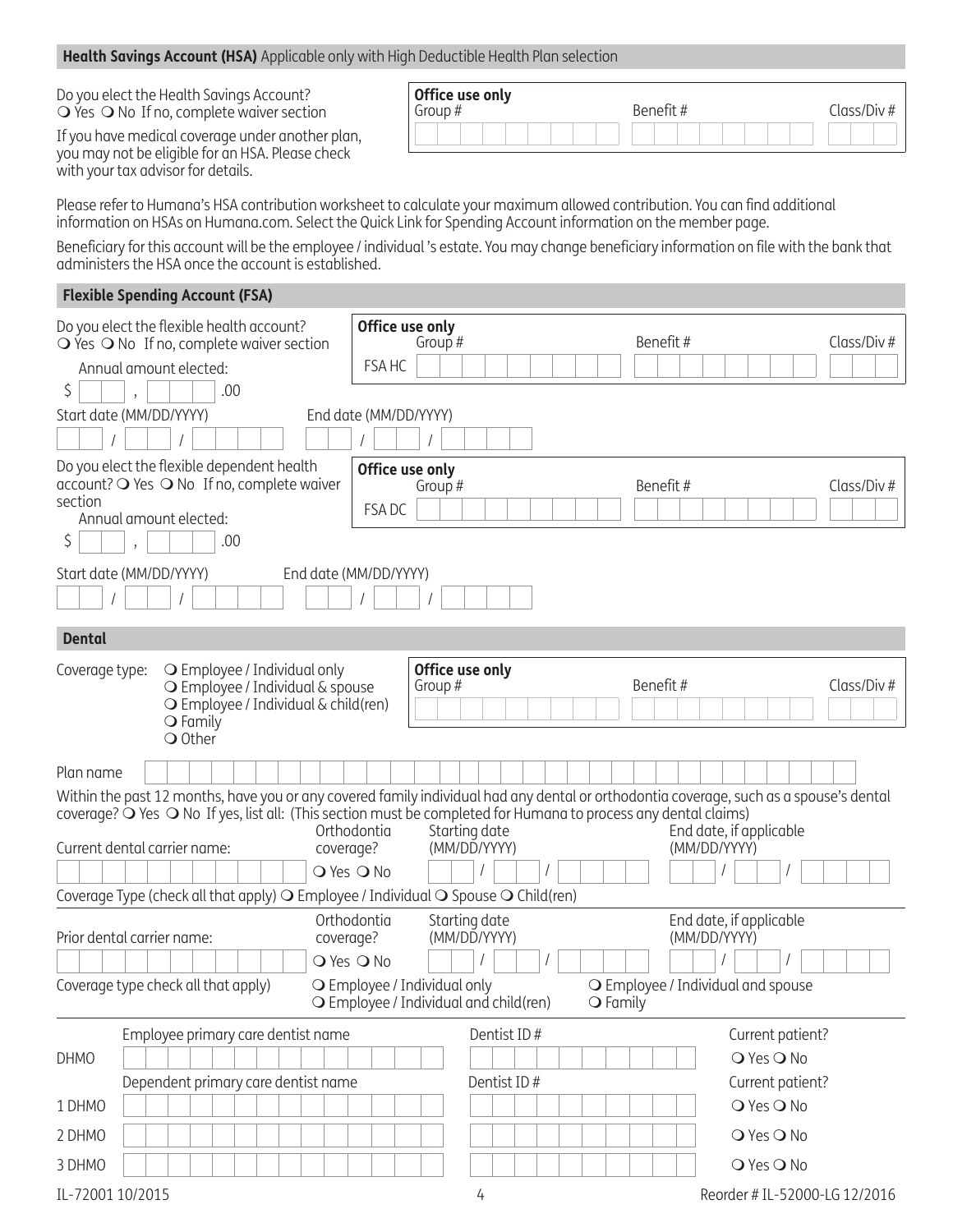| <b>Basic Life / AD&amp;D</b>                                                        |                                                                                                                                                        |                            |                                                                                                                                                                                                  |                  |
|-------------------------------------------------------------------------------------|--------------------------------------------------------------------------------------------------------------------------------------------------------|----------------------------|--------------------------------------------------------------------------------------------------------------------------------------------------------------------------------------------------|------------------|
|                                                                                     | Do you elect basic employee / individual life coverage?<br>$\overline{O}$ Yes $\overline{O}$ No If no, complete waiver section                         |                            | Office use only<br>Benefit#<br>Group #                                                                                                                                                           | Class/Div#       |
|                                                                                     | Class (employer / group will provide you with this information if needed)                                                                              |                            |                                                                                                                                                                                                  |                  |
|                                                                                     | Do you elect basic dependent life? O Yes O No If no, complete waiver section                                                                           |                            |                                                                                                                                                                                                  |                  |
| <b>Voluntary Life / AD&amp;D</b>                                                    |                                                                                                                                                        |                            |                                                                                                                                                                                                  |                  |
| coverage?<br>S                                                                      | Do you elect voluntary employee / individual life<br>○ Yes ○ No If no, complete waiver section<br>If yes, amount elected (minimum of \$15,000):<br>.00 |                            | Office use only<br>Benefit#<br>Group#                                                                                                                                                            | Class/Div#       |
|                                                                                     |                                                                                                                                                        |                            | Voluntary dependent life selection (available only if employee / individual elects voluntary life coverage):                                                                                     |                  |
|                                                                                     | If yes, voluntary souse life coverage (minimum of \$5,000):                                                                                            |                            | Do you elect voluntary spouse life coverage? O Yes O No If no, complete waiver section<br>ς<br>.00<br>Do you elect voluntary child(ren) life coverage? O Yes O No If no, complete waiver section |                  |
| <b>Vision</b>                                                                       |                                                                                                                                                        |                            |                                                                                                                                                                                                  |                  |
| Coverage type:                                                                      | O Employee / Individual only<br>O Employee / Individual & spouse<br>O Employee / Individual & child(ren)<br>$\bigcirc$ Family<br>$\bigcirc$ Other      |                            | Office use only<br>Benefit#<br>Group #                                                                                                                                                           | Class/Div#       |
| Plan name                                                                           |                                                                                                                                                        |                            |                                                                                                                                                                                                  |                  |
| <b>Short Term Disability</b>                                                        |                                                                                                                                                        |                            |                                                                                                                                                                                                  |                  |
| coverage?<br>section                                                                | Do you elect short term disability<br>○ Yes ○ No If no, complete waiver<br>Buy-up percent/amount________                                               | Office use only<br>Group # | Benefit#                                                                                                                                                                                         | Class #<br>Div # |
| <b>Long Term Disability</b>                                                         |                                                                                                                                                        |                            |                                                                                                                                                                                                  |                  |
| Do you elect long term disability<br>coverage?<br>section<br>Buy-up percent/amount_ | ○ Yes ○ No If no, complete waiver                                                                                                                      | Office use only<br>Group # | Benefit#                                                                                                                                                                                         | Class #<br>Div#  |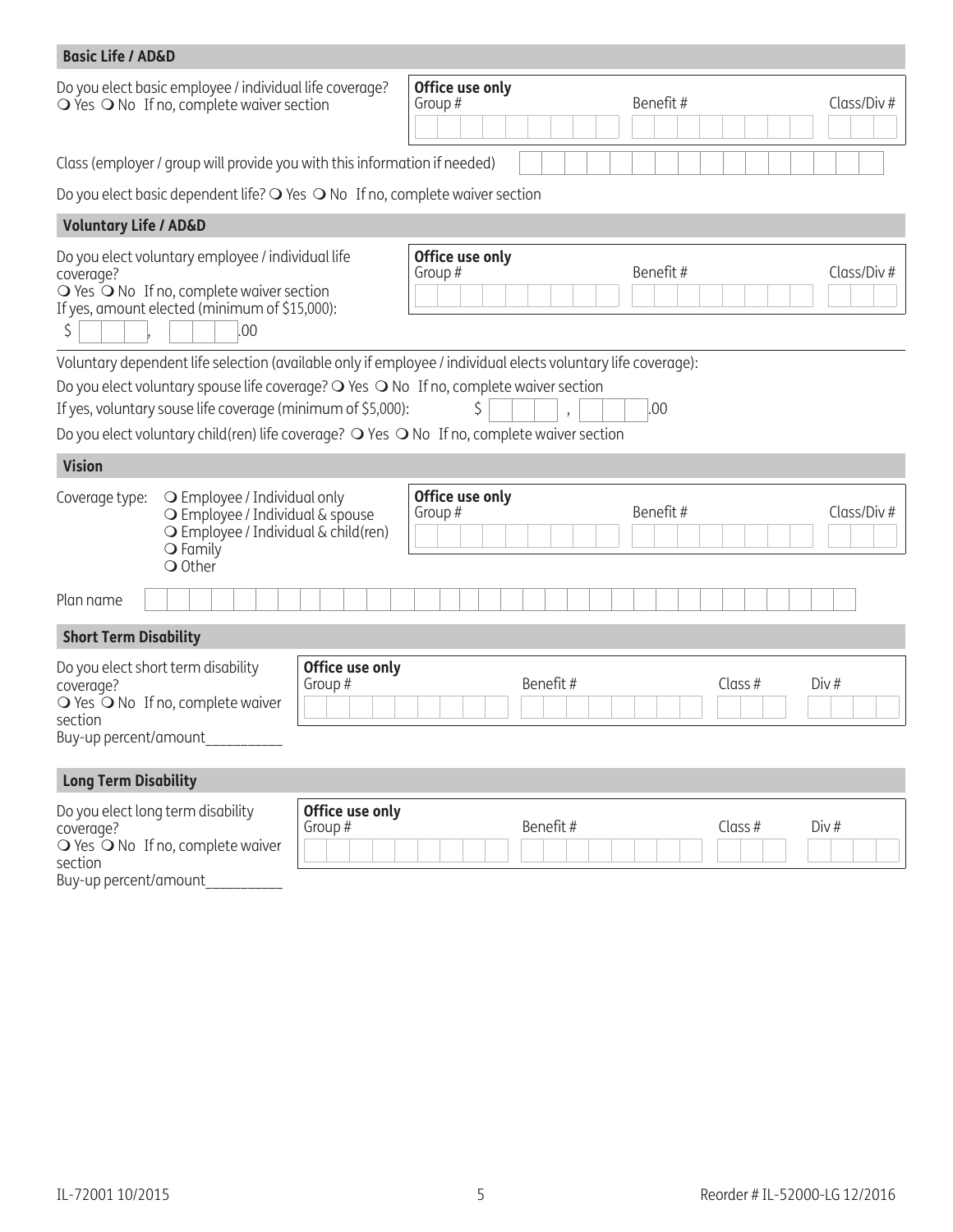|                                     | <b>Group Term Life / AD&amp;D</b>                                                                                                                                                                                                                                                                                                                                                                                                                          |                       |                                     |                     |     |
|-------------------------------------|------------------------------------------------------------------------------------------------------------------------------------------------------------------------------------------------------------------------------------------------------------------------------------------------------------------------------------------------------------------------------------------------------------------------------------------------------------|-----------------------|-------------------------------------|---------------------|-----|
|                                     | Benefit#<br><b>Office use only</b> Group #                                                                                                                                                                                                                                                                                                                                                                                                                 | Class #               | Div#                                |                     |     |
|                                     | Coverage requested for (check all that<br>Coverage requested (complete only if plan provides a<br>choice of benefit schedules)<br>apply)                                                                                                                                                                                                                                                                                                                   |                       |                                     | Cost per pay period |     |
|                                     | Employee / ○ Basic Term Life                                                                                                                                                                                                                                                                                                                                                                                                                               | \$                    | $\overline{\phantom{a}}$            |                     | .00 |
| Individual                          | O Supplemental Term Life*<br>the control of the control of the control of the control of the control of the control of                                                                                                                                                                                                                                                                                                                                     | \$                    |                                     |                     | .00 |
|                                     | O Basic AD&D<br>the control of the control of the control of the control of the control of the control of                                                                                                                                                                                                                                                                                                                                                  | \$                    | $\overline{\phantom{a}}$            |                     | .00 |
|                                     | O Supplemental AD&D                                                                                                                                                                                                                                                                                                                                                                                                                                        | \$                    | $\overline{\phantom{a}}$            |                     | .00 |
| Spouse                              | <b>O</b> Basic Term Life                                                                                                                                                                                                                                                                                                                                                                                                                                   | \$                    |                                     |                     | .00 |
|                                     | O Supplemental Term Life*                                                                                                                                                                                                                                                                                                                                                                                                                                  | \$                    |                                     |                     | .00 |
|                                     | O Basic AD&D                                                                                                                                                                                                                                                                                                                                                                                                                                               | \$                    | $\overline{\phantom{a}}$            |                     | .00 |
|                                     | O Supplemental AD&D                                                                                                                                                                                                                                                                                                                                                                                                                                        | \$                    | $\overline{\phantom{a}}$            |                     | .00 |
| Child(ren)                          | <b>O</b> Basic Term Life                                                                                                                                                                                                                                                                                                                                                                                                                                   | \$                    |                                     |                     | .00 |
|                                     | O Supplemental Term Life*                                                                                                                                                                                                                                                                                                                                                                                                                                  | \$                    | $\overline{\phantom{a}}$            |                     | .00 |
|                                     | O Basic AD&D                                                                                                                                                                                                                                                                                                                                                                                                                                               | \$                    | $\cdot$                             |                     | .00 |
|                                     | the control of the control of the control of the control of the control of the control of<br>O Supplemental AD&D                                                                                                                                                                                                                                                                                                                                           | \$                    |                                     |                     | .00 |
|                                     | *Complete Evidence of Insurability form if selecting one of these benefit amounts.                                                                                                                                                                                                                                                                                                                                                                         |                       |                                     |                     |     |
|                                     | Workplace Voluntary Benefits: Optional riders availability based on employer / group election.                                                                                                                                                                                                                                                                                                                                                             |                       |                                     |                     |     |
|                                     |                                                                                                                                                                                                                                                                                                                                                                                                                                                            |                       |                                     |                     |     |
| Accident - 2012                     |                                                                                                                                                                                                                                                                                                                                                                                                                                                            |                       |                                     |                     |     |
| <b>O</b> Accident<br>Coverage type: | Benefit#<br><b>Office use only</b> Group #<br>Benefit Level: Q 1 Q 2 Q 3 Q 4<br>ONOY<br>$\bigcirc$ Employee / Individual and spouse $\bigcirc$ Employee / Individual and child (ren)<br>O Employee / Individual only<br>$\bigcirc$ Family                                                                                                                                                                                                                  | Class $#$             | Div#                                |                     |     |
|                                     | <b>Disability Income Plus</b>                                                                                                                                                                                                                                                                                                                                                                                                                              |                       |                                     |                     |     |
|                                     | Benefit#<br><b>Office use only</b> Group #                                                                                                                                                                                                                                                                                                                                                                                                                 | Class $#$             | Div#                                |                     |     |
|                                     | O Disability Income Covering Accident and Sickness<br>ONOY<br>Base Benefit Period:<br>○ 3 Month<br>○ 6 Month<br>$Q$ 2 Year<br>○ 3 Year<br>$\bigcirc$ 1 Year<br><b>Base Elimination Period:</b><br>$Q$ 0/7<br>$Q$ 7/7<br>$Q$ 0/14<br>$Q$ 30/30<br>$Q$ 14/14<br>$Q$ 180/180<br>$Q$ 365/365                                                                                                                                                                   |                       | $Q$ 60/60                           | $Q$ 90/90           |     |
| $\circ$                             | Disability Income Covering Accident and Sickness with Waiver of Elimination Period<br>ONOY<br>Base Benefit Period:<br>○ 3 Month<br>○ 2 Year<br>$Q$ 3 Year $\zeta$<br>$\bigcirc$ 6 Month<br>$\bigcirc$ 1 Year<br><b>Base Elimination Period:</b><br>$Q$ 0/7<br>$Q$ 7/7<br>$Q$ 14/14<br>$Q$ 0/14<br><b>Optional Disability Income Benefits:</b><br>O ICU/CCU Benefit<br>$\bigcirc$ \$200<br>$\bigcirc$ \$400<br>$\Omega$ \$600<br>○ Physical Therapy Benefit |                       | Monthly benefit<br>$\bigcirc$ \$800 |                     | .00 |
|                                     | COBRA monthly benefit<br>O COBRA Rider                                                                                                                                                                                                                                                                                                                                                                                                                     | S,                    |                                     |                     | .00 |
| <b>Level Term Life</b>              |                                                                                                                                                                                                                                                                                                                                                                                                                                                            |                       |                                     |                     |     |
|                                     | Benefit#<br><b>Office use only</b> Group #                                                                                                                                                                                                                                                                                                                                                                                                                 | Class #               | Div#                                |                     |     |
|                                     | $\bigcirc$ Level Term Life $\bigcirc$ N $\bigcirc$ Y<br>Coverage type: O Employee / Individual only<br><b>O</b> Spouse<br>Base Plan: O 10 Year Term O 20 Year Term<br>Optional Benefit: O Automatic Benefit Increase                                                                                                                                                                                                                                       | $\bigcirc$ Child(ren) | O No Coverage                       |                     |     |
|                                     | Employee / Individual Benefit<br>Spouse Benefit                                                                                                                                                                                                                                                                                                                                                                                                            | Child(ren) Benefit    |                                     |                     |     |
| \$                                  | \$<br>\$<br>.00<br>.00                                                                                                                                                                                                                                                                                                                                                                                                                                     |                       |                                     | .00                 |     |
|                                     | If your employer or group has elected the critical illness rider, does anyone on this application have a parent, brother, or sister with a history<br>of heart attack, heart disease, stroke, or cancer diagnosis prior to age 60? O N O Y<br>If yes, please indicate whether this applies to you (employee / individual), your spouse or a dependent.                                                                                                     |                       |                                     |                     |     |

m You (employee / individual) m Spouse m Dependent Name\_\_\_\_\_\_\_\_\_\_\_\_\_\_\_\_\_\_\_\_\_\_\_\_\_\_\_\_\_\_\_\_\_\_\_\_\_\_\_\_\_\_\_\_\_\_\_\_\_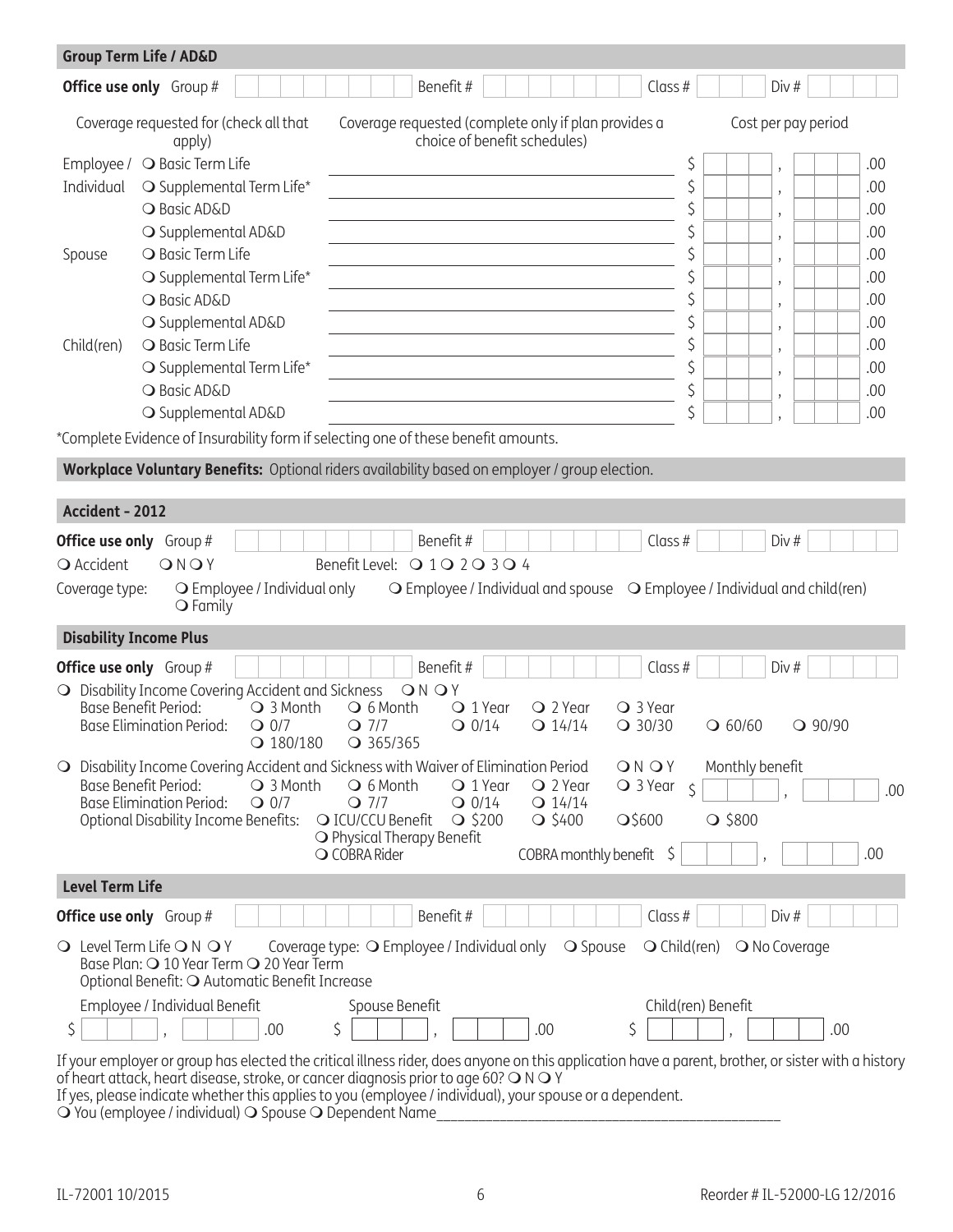| <b>Critical Illness</b>                                                                                                                                                                                                                                                                                                                                                                                             |
|---------------------------------------------------------------------------------------------------------------------------------------------------------------------------------------------------------------------------------------------------------------------------------------------------------------------------------------------------------------------------------------------------------------------|
| Benefit#<br>Div#<br>Class $#$<br><b>Office use only</b> Group #<br>○ Employee / Individual only ○ Employee / Individual and spouse<br>O Critical Illness<br>ONOY<br>Coverage type:<br>O Critical Illness and Cancer<br>$\bigcirc$ Employee / Individual and child(ren) $\bigcirc$ Family<br>ONOY                                                                                                                    |
| Optional Benefits: O Automatic Benefit Increase<br>$\bigcirc$ Health Screening $\bigcirc$ Return on Premium<br>Employee / Individual Benefit<br>ς<br>.00<br>Does anyone on this application have a parent, brother, or sister with a history of heart attack, heart disease, stroke, or cancer diagnosis                                                                                                            |
| prior to age 60? $\bigcirc$ N $\bigcirc$ Y If yes, please indicate whether this applies to you (employee / individual), your spouse or a dependent.<br>O You (employee / individual) O Spouse O Dependent Name                                                                                                                                                                                                      |
| <b>Group Lump Sum Cancer</b>                                                                                                                                                                                                                                                                                                                                                                                        |
| Benefit#<br>Div#<br><b>Office use only</b> Group #<br>Class $#$                                                                                                                                                                                                                                                                                                                                                     |
| Coverage type:<br>$\bigcirc$ Employee / Individual only $\bigcirc$ Employee / Individual and spouse<br>O Group Lump Sum Cancer O N O Y<br>$\bigcirc$ Employee / Individual and child(ren) $\bigcirc$ Family                                                                                                                                                                                                         |
| Does anyone on this application have a parent, brother, or sister with a history of cancer diagnosis prior to age 60?<br>$\bigcirc$ N $\bigcirc$ Y If yes, please indicate whether this applies to you (employee / individual), your spouse or a dependent.<br>O You (employee / individual) O Spouse O Dependent Name                                                                                              |
| Benefit \$<br>Rider: O Automatic Benefit Increase O Health Screenings<br>.00                                                                                                                                                                                                                                                                                                                                        |
| <b>Supplemental Health</b>                                                                                                                                                                                                                                                                                                                                                                                          |
| Benefit#<br><b>Office use only</b> Group #<br>Class #<br>Div#                                                                                                                                                                                                                                                                                                                                                       |
| O Employee / Individual only O Employee / Individual and spouse<br>O Supplemental Health ONOY<br>Coverage type:<br>$\bigcirc$ Employee / Individual and child(ren) $\bigcirc$ Family                                                                                                                                                                                                                                |
| Plan type: $Q$ 1 $Q$ 2 $Q$ 3 $Q$ 4                                                                                                                                                                                                                                                                                                                                                                                  |
| <b>Hospital Indemnity</b>                                                                                                                                                                                                                                                                                                                                                                                           |
| Benefit#<br>Div#<br>Class $#$<br><b>Office use only</b> Group #                                                                                                                                                                                                                                                                                                                                                     |
| O Employee / Individual only O Employee / Individual and spouse<br>O Hospital Indemnity ONOY<br>Coverage type:<br>$\bigcirc$ Employee / Individual and child(ren) $\bigcirc$ Family                                                                                                                                                                                                                                 |
| Plan type: 0 1 0 2 0 3 0 4                                                                                                                                                                                                                                                                                                                                                                                          |
| If your employer or group has elected the critical illness benefit, does anyone on this application have a parent, brother, or sister with a<br>history of heart attack, heart disease, stroke, or cancer diagnosis prior to age 60? O N O Y<br>If yes, please indicate whether this applies to you (employee / individual), your spouse or a dependent.<br>O You (employee / individual) O Spouse O Dependent Name |
| Beneficiary Information for Life, Disability and Workplace Voluntary Benefits                                                                                                                                                                                                                                                                                                                                       |
| Primary beneficiary<br>First name<br>MI                                                                                                                                                                                                                                                                                                                                                                             |
| Last name                                                                                                                                                                                                                                                                                                                                                                                                           |
| Relationship to employee / individual                                                                                                                                                                                                                                                                                                                                                                               |
|                                                                                                                                                                                                                                                                                                                                                                                                                     |
| Secondary beneficiary<br>First name<br>МI<br>Last name                                                                                                                                                                                                                                                                                                                                                              |
|                                                                                                                                                                                                                                                                                                                                                                                                                     |
| Relationship to employee / individual                                                                                                                                                                                                                                                                                                                                                                               |
|                                                                                                                                                                                                                                                                                                                                                                                                                     |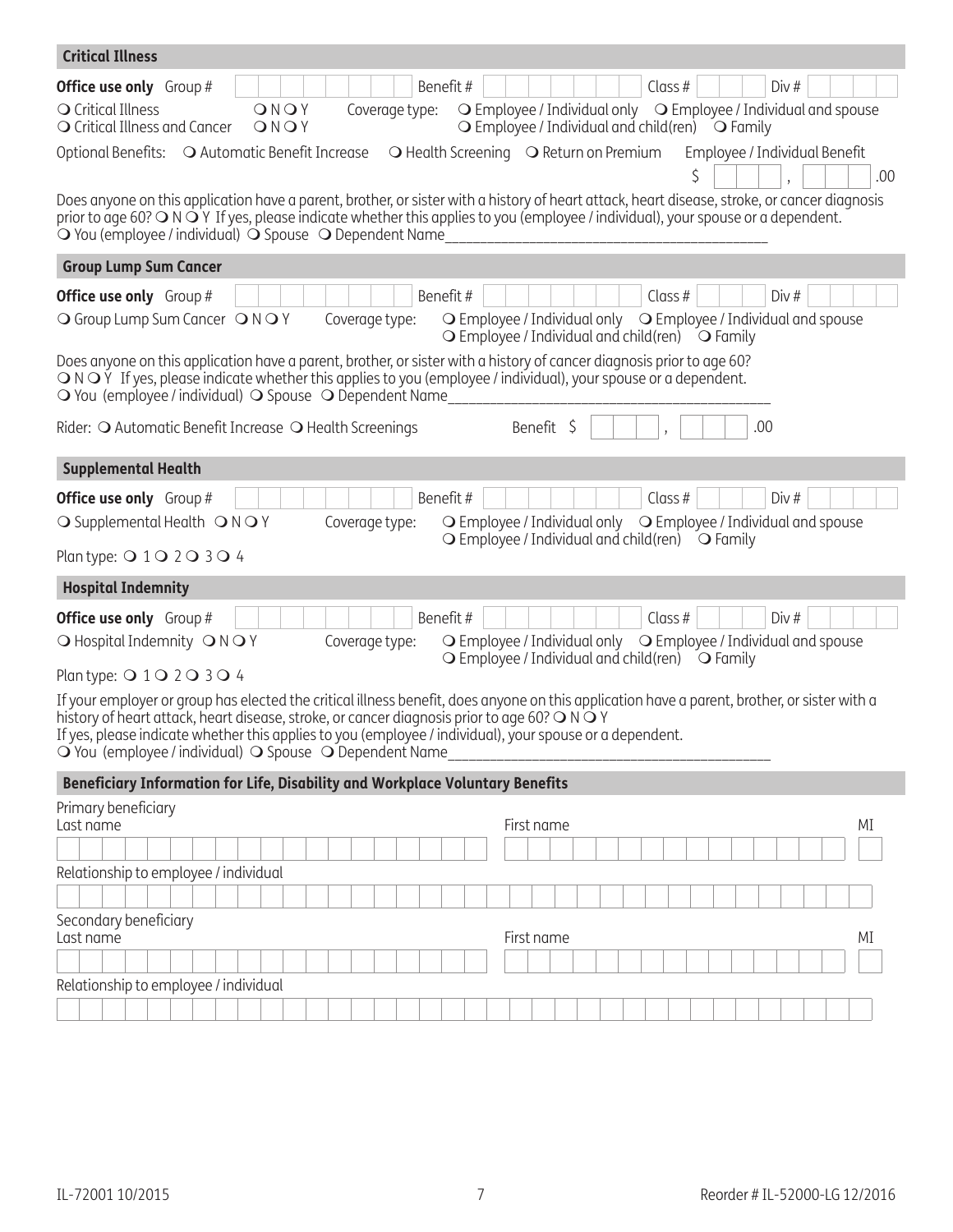## **Evidence of Health Status - Do not submit more than 90 days prior to the effective date**

Complete this section if you are selecting workplace voluntary (excludes Accident) benefits and/or Life over the guarantee issue amount.

| 1.  | Is anyone on this application currently taking any prescribed medication, or do you periodically take medication<br>for a recurrent condition?                                                                                          |               |  |  |  |                    |              |                                                                                                                                                                 |  |  |  |  |  |  | O N   | OY                 |                    |
|-----|-----------------------------------------------------------------------------------------------------------------------------------------------------------------------------------------------------------------------------------------|---------------|--|--|--|--------------------|--------------|-----------------------------------------------------------------------------------------------------------------------------------------------------------------|--|--|--|--|--|--|-------|--------------------|--------------------|
| 2a. | In the past 12 months has any applicant used any tobacco product? If yes, applies to:<br>O You (employee)                                                                                                                               | O Dependent 1 |  |  |  |                    |              |                                                                                                                                                                 |  |  |  |  |  |  | $Q$ N | QY                 |                    |
|     |                                                                                                                                                                                                                                         |               |  |  |  |                    |              |                                                                                                                                                                 |  |  |  |  |  |  |       |                    |                    |
|     |                                                                                                                                                                                                                                         | O Dependent 2 |  |  |  |                    |              |                                                                                                                                                                 |  |  |  |  |  |  |       |                    |                    |
|     |                                                                                                                                                                                                                                         |               |  |  |  |                    |              |                                                                                                                                                                 |  |  |  |  |  |  |       |                    |                    |
|     |                                                                                                                                                                                                                                         | O Dependent 3 |  |  |  |                    |              |                                                                                                                                                                 |  |  |  |  |  |  |       |                    |                    |
|     |                                                                                                                                                                                                                                         |               |  |  |  |                    |              |                                                                                                                                                                 |  |  |  |  |  |  |       |                    |                    |
|     |                                                                                                                                                                                                                                         | O Dependent 4 |  |  |  |                    |              |                                                                                                                                                                 |  |  |  |  |  |  |       |                    |                    |
|     |                                                                                                                                                                                                                                         |               |  |  |  |                    |              |                                                                                                                                                                 |  |  |  |  |  |  |       |                    |                    |
| 2b. | Is any applicant currently a smoker? If yes, applies to:<br>O You (employee)                                                                                                                                                            | O Dependent 1 |  |  |  |                    |              |                                                                                                                                                                 |  |  |  |  |  |  | Q N   | OY                 |                    |
|     |                                                                                                                                                                                                                                         |               |  |  |  |                    |              |                                                                                                                                                                 |  |  |  |  |  |  |       |                    |                    |
|     |                                                                                                                                                                                                                                         | O Dependent 2 |  |  |  |                    |              |                                                                                                                                                                 |  |  |  |  |  |  |       |                    |                    |
|     |                                                                                                                                                                                                                                         |               |  |  |  |                    |              |                                                                                                                                                                 |  |  |  |  |  |  |       |                    |                    |
|     |                                                                                                                                                                                                                                         | O Dependent 3 |  |  |  |                    |              |                                                                                                                                                                 |  |  |  |  |  |  |       |                    |                    |
|     |                                                                                                                                                                                                                                         |               |  |  |  |                    |              |                                                                                                                                                                 |  |  |  |  |  |  |       |                    |                    |
|     |                                                                                                                                                                                                                                         | O Dependent 4 |  |  |  |                    |              |                                                                                                                                                                 |  |  |  |  |  |  |       |                    |                    |
|     |                                                                                                                                                                                                                                         |               |  |  |  |                    |              |                                                                                                                                                                 |  |  |  |  |  |  |       |                    |                    |
| 3.  | In the past 12 months, have you missed 5 or more consecutive days of work due to an injury or illness other than<br>as a result of a cold, the flu, back problems, strained/sprained/fractured/broken limb or as a result of pregnancy? |               |  |  |  |                    |              |                                                                                                                                                                 |  |  |  |  |  |  | O N   | OY                 |                    |
| 4.  | Has anyone on this application been treated or diagnosed with an immune system disorder (i.e. Lupus, ITP), AIDS                                                                                                                         |               |  |  |  |                    |              |                                                                                                                                                                 |  |  |  |  |  |  | O N   | OY                 |                    |
|     | or an AIDS-related complex by a physician or an appropriately licensed clinical professional acting within the<br>scope of his/her license?                                                                                             |               |  |  |  |                    |              |                                                                                                                                                                 |  |  |  |  |  |  |       |                    |                    |
| 5.  | Within the past 5 years, has anyone on this application been diagnosed with diseases or disorders related to, counseled,<br>consulted, or treated by a doctor, including surgery, for any of the following:                             |               |  |  |  |                    |              |                                                                                                                                                                 |  |  |  |  |  |  |       |                    |                    |
| α.  | Coronary artery disease, chest pain, heart surgery, or                                                                                                                                                                                  |               |  |  |  | ON                 | i.           | Diabetes; liver or thyroid disease; hepatitis; cirrhosis;                                                                                                       |  |  |  |  |  |  |       | $\bigcirc$ N       |                    |
|     | any disease of the arteries, or blood disorders, anemia;<br>hemophilia; phlebitis; high blood pressure (reading<br>higher than 140/90)?                                                                                                 |               |  |  |  | OY                 |              | or enlargement of the lymph nodes?                                                                                                                              |  |  |  |  |  |  |       | OY                 |                    |
| b.  | Nervous, mental or emotional disorder; convulsions;<br>epilepsy; unconsciousness; Multiple Sclerosis;<br>Parkinson's Disease; Cerebral Palsy?                                                                                           |               |  |  |  | $\bigcirc N$<br>OY | $\cdot$      | Stomach, gall bladder, digestive, intestinal, or colon<br>disorders?                                                                                            |  |  |  |  |  |  |       |                    | $\bigcirc N$<br>OY |
| C.  | Stroke; Transient Ischemic Attack (TIA)?                                                                                                                                                                                                |               |  |  |  | $\bigcirc$ N<br>OY | k.           | Rheumatoid arthritis; or back disorders; or joint<br>disorders?                                                                                                 |  |  |  |  |  |  |       | ON                 | OY                 |
| d.  | Emphysema; asthma, or other disease of lungs, or<br>respiratory organs?                                                                                                                                                                 |               |  |  |  | ON<br>OY           | $\mathsf{L}$ | Paralysis, or any other physical impairment or<br>deformity?                                                                                                    |  |  |  |  |  |  |       | ON<br>OY           |                    |
| е.  | End stage renal disease; disease of kidney?                                                                                                                                                                                             |               |  |  |  | $\bigcirc$ N<br>OY | m.           | Chronic Fatigue Syndrome/Fibromyalgia?                                                                                                                          |  |  |  |  |  |  |       | ON<br>OY           |                    |
| f.  | Kidney stones; bladder?                                                                                                                                                                                                                 |               |  |  |  | ON<br>OY           | n.           | Diseases of the eye, ear, nose, or throat? Disease or<br>disorder which has led or may lead to a permanent<br>or progressive loss of vision, hearing or speech? |  |  |  |  |  |  |       | $\bigcirc N$<br>OY |                    |
| g.  | Male or female organs; or infertility?                                                                                                                                                                                                  |               |  |  |  | ON<br>OY           | 0.           | Alcoholism or drug habit?                                                                                                                                       |  |  |  |  |  |  |       | ON                 | QY                 |
| h.  | Cancer, and/or cancerous tumor; including skin cancer?                                                                                                                                                                                  |               |  |  |  | QN<br>OY           |              |                                                                                                                                                                 |  |  |  |  |  |  |       |                    |                    |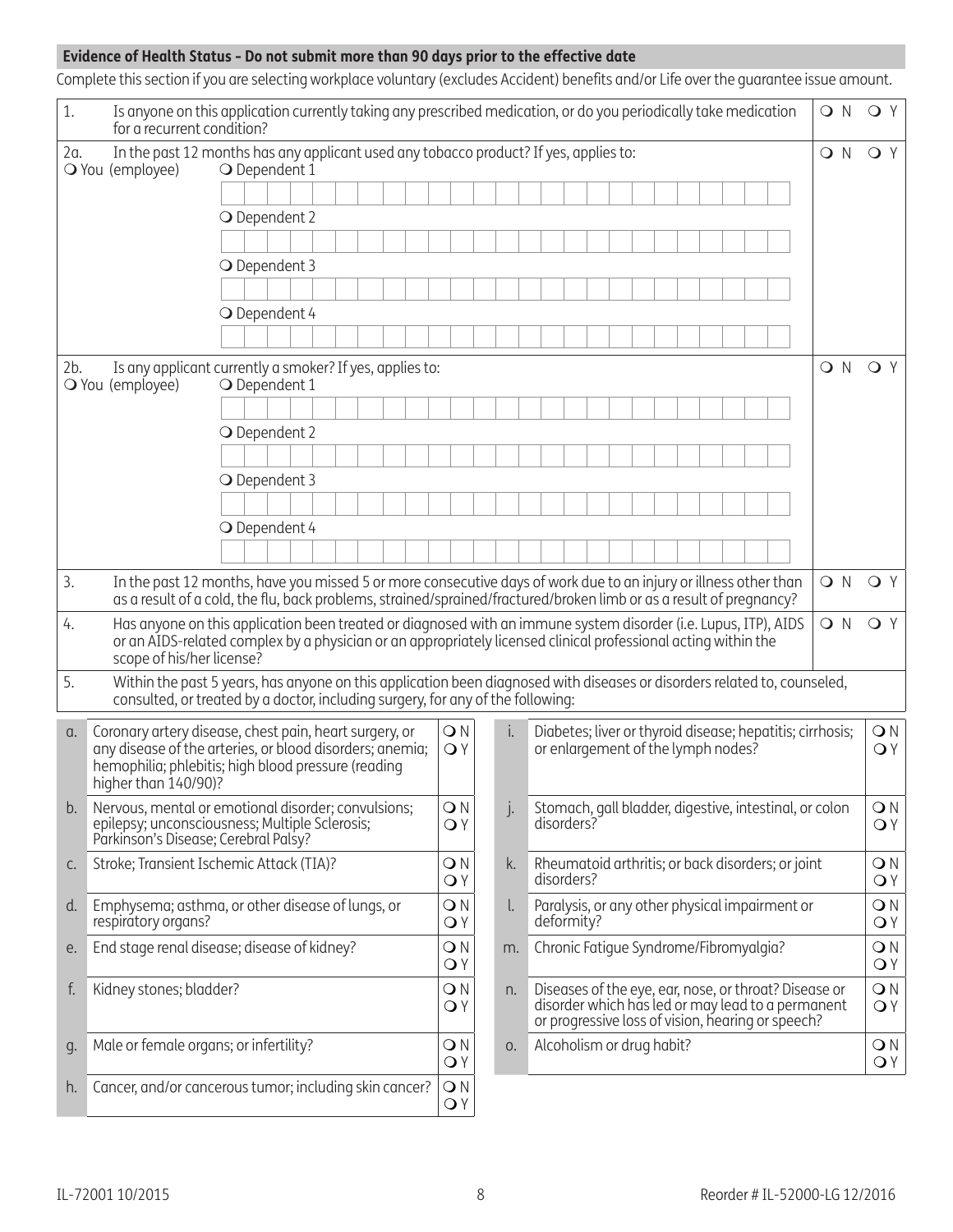## **Evidence of Health Status** (continued)

| 6.        | Has anyone on this application been advised by a member of the medical profession to have any diagnostic test,<br>hospitalization, or surgery that has not been completed within the past 5 years?                                                                      |  |  |                          |  |  |  |  |                 |  |  |  |            |              |                                                                                                                                                                                                                                  |  |                     |                                                               |    |                                         |                |                                                              | O N | OY                                    |
|-----------|-------------------------------------------------------------------------------------------------------------------------------------------------------------------------------------------------------------------------------------------------------------------------|--|--|--------------------------|--|--|--|--|-----------------|--|--|--|------------|--------------|----------------------------------------------------------------------------------------------------------------------------------------------------------------------------------------------------------------------------------|--|---------------------|---------------------------------------------------------------|----|-----------------------------------------|----------------|--------------------------------------------------------------|-----|---------------------------------------|
| 7.        | Within the past 5 years, has anyone on this application seen a health care provider or specialist for a routine<br>physical/wellness exam, or been seen for any reason not previously disclosed?                                                                        |  |  |                          |  |  |  |  |                 |  |  |  |            |              |                                                                                                                                                                                                                                  |  |                     |                                                               |    |                                         |                |                                                              | O N | QY                                    |
| 8.        | Hospital Indemnity only: Can you perform your activities of daily living (ADL's) without need of assistance? ADL's<br>include: Bathing, Transferring, Feeding, Dressing and Bowl/Bladder/Toileting                                                                      |  |  |                          |  |  |  |  |                 |  |  |  |            |              |                                                                                                                                                                                                                                  |  |                     |                                                               |    |                                         |                |                                                              | ON  | QY                                    |
|           | O Employee last name                                                                                                                                                                                                                                                    |  |  |                          |  |  |  |  |                 |  |  |  | First Name |              |                                                                                                                                                                                                                                  |  |                     |                                                               | ΜI |                                         | Height (ft/in) |                                                              |     | Weight (lbs)                          |
|           |                                                                                                                                                                                                                                                                         |  |  |                          |  |  |  |  |                 |  |  |  |            |              |                                                                                                                                                                                                                                  |  |                     |                                                               |    |                                         |                |                                                              |     |                                       |
|           | O Dependent 1 last name                                                                                                                                                                                                                                                 |  |  |                          |  |  |  |  |                 |  |  |  | First Name |              |                                                                                                                                                                                                                                  |  |                     |                                                               | ΜI |                                         | Height (ft/in) |                                                              |     | Weight (lbs)                          |
|           |                                                                                                                                                                                                                                                                         |  |  |                          |  |  |  |  |                 |  |  |  |            |              |                                                                                                                                                                                                                                  |  |                     |                                                               |    |                                         |                |                                                              |     |                                       |
|           | O Dependent 2 last name                                                                                                                                                                                                                                                 |  |  |                          |  |  |  |  |                 |  |  |  | First Name |              |                                                                                                                                                                                                                                  |  |                     |                                                               | ΜI |                                         | Height (ft/in) |                                                              |     | Weight (lbs)                          |
|           |                                                                                                                                                                                                                                                                         |  |  |                          |  |  |  |  |                 |  |  |  |            |              |                                                                                                                                                                                                                                  |  |                     |                                                               |    |                                         | $\epsilon$     |                                                              |     |                                       |
|           | O Dependent 3 last name<br>First Name<br>Height (ft/in)<br>ΜI                                                                                                                                                                                                           |  |  |                          |  |  |  |  |                 |  |  |  |            | Weight (lbs) |                                                                                                                                                                                                                                  |  |                     |                                                               |    |                                         |                |                                                              |     |                                       |
|           |                                                                                                                                                                                                                                                                         |  |  |                          |  |  |  |  |                 |  |  |  |            |              |                                                                                                                                                                                                                                  |  |                     |                                                               |    |                                         | $\epsilon$     |                                                              |     |                                       |
|           | O Dependent 4 last name                                                                                                                                                                                                                                                 |  |  |                          |  |  |  |  |                 |  |  |  | First Name |              |                                                                                                                                                                                                                                  |  |                     |                                                               | MI |                                         | Height (ft/in) |                                                              |     | Weight (lbs)                          |
|           |                                                                                                                                                                                                                                                                         |  |  |                          |  |  |  |  |                 |  |  |  |            |              |                                                                                                                                                                                                                                  |  |                     |                                                               |    |                                         | $\epsilon$     |                                                              |     |                                       |
| Condition | If you answered "yes" to any of the questions above, please provide details below and specify the question number. Attach additional<br>signed and dated sheets (reorder IL-51340-MH), if necessary.<br>Question#                                                       |  |  | Person Treated Last name |  |  |  |  |                 |  |  |  |            |              | First Name                                                                                                                                                                                                                       |  | Treatments received |                                                               |    |                                         |                |                                                              |     |                                       |
|           |                                                                                                                                                                                                                                                                         |  |  |                          |  |  |  |  |                 |  |  |  |            |              |                                                                                                                                                                                                                                  |  |                     |                                                               |    |                                         |                |                                                              |     |                                       |
|           |                                                                                                                                                                                                                                                                         |  |  |                          |  |  |  |  |                 |  |  |  |            |              |                                                                                                                                                                                                                                  |  |                     |                                                               |    |                                         |                |                                                              |     |                                       |
|           | Medications                                                                                                                                                                                                                                                             |  |  |                          |  |  |  |  |                 |  |  |  |            |              |                                                                                                                                                                                                                                  |  |                     | Current or future treatments or medications                   |    |                                         |                |                                                              |     |                                       |
|           |                                                                                                                                                                                                                                                                         |  |  |                          |  |  |  |  |                 |  |  |  |            |              |                                                                                                                                                                                                                                  |  |                     |                                                               |    |                                         |                |                                                              |     |                                       |
|           |                                                                                                                                                                                                                                                                         |  |  |                          |  |  |  |  |                 |  |  |  |            |              |                                                                                                                                                                                                                                  |  |                     |                                                               |    |                                         |                |                                                              |     |                                       |
|           |                                                                                                                                                                                                                                                                         |  |  |                          |  |  |  |  |                 |  |  |  |            |              |                                                                                                                                                                                                                                  |  |                     |                                                               |    |                                         |                |                                                              |     |                                       |
|           | Date diagnosed (MM/DD/YYYY)                                                                                                                                                                                                                                             |  |  |                          |  |  |  |  |                 |  |  |  |            |              | Date last seen by a doctor (MM/DD/YYYY)                                                                                                                                                                                          |  |                     |                                                               |    |                                         |                |                                                              |     |                                       |
|           |                                                                                                                                                                                                                                                                         |  |  |                          |  |  |  |  |                 |  |  |  |            |              |                                                                                                                                                                                                                                  |  |                     |                                                               |    |                                         |                |                                                              |     |                                       |
|           | <b>Waiver (refusal of coverage)</b>                                                                                                                                                                                                                                     |  |  |                          |  |  |  |  |                 |  |  |  |            |              |                                                                                                                                                                                                                                  |  |                     |                                                               |    |                                         |                |                                                              |     |                                       |
|           | I acknowledge that I have been given the opportunity to apply for group coverage available to me and my dependents through my                                                                                                                                           |  |  |                          |  |  |  |  |                 |  |  |  |            |              |                                                                                                                                                                                                                                  |  |                     |                                                               |    |                                         |                |                                                              |     |                                       |
|           | employer / group. I proclaim that I was not pressured or forced by my employer / group, the writing agent, or Humana into waiving<br>(declining) coverage. If I have waived any coverage offered to me or my dependents, my signature below is evidence of this action. |  |  |                          |  |  |  |  |                 |  |  |  |            |              |                                                                                                                                                                                                                                  |  |                     |                                                               |    |                                         |                |                                                              |     |                                       |
|           | I hereby waive coverage for (check all that apply):<br>Medical for:<br>Dental for:<br>Basic Life for:<br>Vision for:<br>Short Term Disability for:                                                                                                                      |  |  |                          |  |  |  |  | <b>O</b> Myself |  |  |  |            |              | $\bigcirc$ Myself $\bigcirc$ My spouse $\bigcirc$ My dependent child(ren)<br>O Myself O My spouse O My dependent child (ren)<br>O Myself O My spouse O My dependent child(ren)<br>O Myself O My spouse O My dependent child(ren) |  |                     | because of:<br>$\bigcirc$<br>$\circ$<br>$\bigcirc$<br>$\circ$ |    | Spousal coverage<br>Individual coverage |                | I decline to apply for group coverage<br>Medicare supplement |     | Coverage under another carrier's plan |

| O | .<br>Coverage under another carrier's plan |
|---|--------------------------------------------|
|   | provided by my employer / group            |

 $\bigcirc$  Other:

| Flexible Dependent Care Account for: O Myself           |
|---------------------------------------------------------|
| <b>Waive Coverage for Workplace Voluntary Benefits:</b> |

Long Term Disability for: m Myself Health Savings Account for: m Myself Flexible Health Account for:  $\qquad \qquad \textsf{O}$  Myself

| waive coverage for workplace voluntary Benefits: |                                                                           |  |
|--------------------------------------------------|---------------------------------------------------------------------------|--|
| Level Term Life for:                             | $\bigcirc$ Myself $\bigcirc$ My spouse $\bigcirc$ My dependent child(ren) |  |
| Critical Illness for:                            | $\bigcirc$ Myself $\bigcirc$ My spouse $\bigcirc$ My dependent child(ren) |  |
| Group Lump Sum Cancer for:                       | $\bigcirc$ Myself $\bigcirc$ My spouse $\bigcirc$ My dependent child(ren) |  |
| Supplemental Health for:                         | $\bigcirc$ Myself $\bigcirc$ My spouse $\bigcirc$ My dependent child(ren) |  |
| Accident for:                                    | $\bigcirc$ Myself $\bigcirc$ My spouse $\bigcirc$ My dependent child(ren) |  |
| Hospital Indemnity for:                          | $\bigcirc$ Myself $\bigcirc$ My spouse $\bigcirc$ My dependent child(ren) |  |
| Disability Income Plus for:                      | <b>○</b> Myself                                                           |  |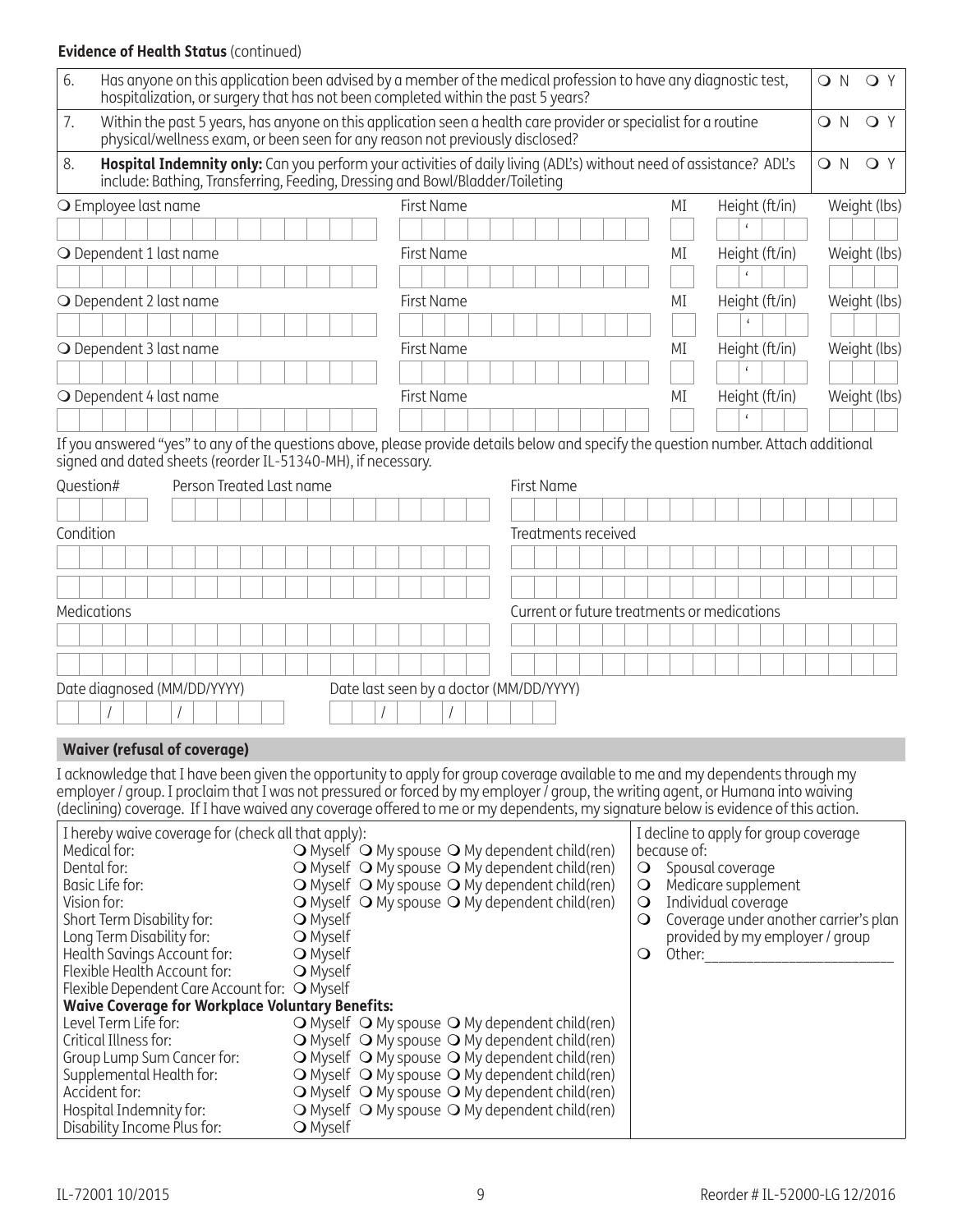## **True and complete acknowledgment**

I understand, agree, and represent:

- I have read the Large Group 51+ Employee Application and Enrollment Form or it has been read to me and answers provided are true and complete to the best of my knowledge and belief.
- Neither my employer / group nor the agent can waive any question, determine coverage or insurability, alter any contract or waive any of Humana's other rights and requirements.
- If the Large Group 51+ Employee Application and Enrollment Form for coverage is accepted, coverage will be effective on the date specified by Humana on the policy or certificate.
- If I have a new dependent as a result of a qualifying event, I may in the future be able to enroll myself or my dependents provided I request enrollment within 31 days after the qualifying event.
- If I or my dependents become eligible for premium or rate subsidies under Medicaid or the Children's Health Insurance Program (CHIP), I may in the future be able to enroll myself or my dependents provided I request enrollment within 60 days after the qualifying event.
- In the event that I should decide to apply for coverage hereafter, that subsequent Large Group 51+ Employee Application and Enrollment Form shall be subject to the applicable terms and conditions of the master group contract(s), policy provisions or certificate provisions which may require additional limitations and waiting periods.
- Based on the coverage I have elected, I may be required to furnish evidence of health status satisfactory to Humana.
- If I am declining coverage for myself or my dependents (including my spouse) because of coverage under Medicaid or CHIP, I may in the future be able to enroll myself or my dependents provided that I request enrollment within 60 days after my coverage under these programs ends.
- If I am declining coverage for myself or my dependents (including my spouse) because of other coverage, I may in the future be able to enroll myself or my dependents provided that I request enrollment within 31 days after my other coverage ends.
- Humana reserves the right to delay medical coverage and/or deny life or dental coverage with any future submissions of the Large Group 51+ Employee Application and Enrollment Form for coverage.
- If any deductions are required for this coverage, I authorize those deductions from my earnings. If selecting the Health Savings Account (HSA), I authorize Humana or its banking partners to provide my account number to my employer / group for the purposes of depositing any contributions.
- If I am applying for coverage for my dependents (including my spouse) I attest by my signature below, I have gathered the necessary health information from my dependents in order to fully and truthfully complete the Large Group 51+ Employee Application and Enrollment Form.
- If I have selected workplace voluntary benefits, and if coverage is not issued as initially applied for, I hereby authorize Humana to decrease or increase the premium or rate amount stated on the Large Group 51+ Employee Application and Enrollment Form to cover the benefit actually issued.
- An act of fraud or an intentional misrepresentation of a material fact may void or terminate an individual's or group's coverage as specified under the terms of the Policy or Certificate. Providing incomplete, inaccurate, or untimely information may reduce an individual's or group's coverage or may increase past premium.
- Rates or premium quoted and the effective date requested are not guaranteed. The final rate or premium and effective date will be determined upon underwriting review and approval of the Large Group 51+ Employee Application and Enrollment Form by Humana.
- Any person who willingly and knowingly submits the Large Group 51+ Employee Application and Enrollment Form containing a false, incomplete or deceptive statement may be guilty of insurance fraud.

If you decide not to sign this agreement, we will decline to enroll you in an insurance product or to give you insurance benefits.

#### **Authorization**

My dependents and I understand and agree:

- The information obtained by use of this authorization may be used by Humana to make claims determinations, determine eligibility for coverage, eligibility for benefits under an existing policy and plan administration.
- Any information obtained will not be released by Humana to any person or organization except to reinsuring companies, the Medical Information Bureau, Inc. or other persons or organizations performing health care operations or business or legal services in connection with the Large Group 51+ Employee Application and Enrollment Form, claim or as may be otherwise lawfully required, or as I (we) may further authorize.

#### **Authorization for Release of Medical Records for Life or Disability**

If my dependents or I have selected life or disability, I authorize any third party to have information regarding myself. This includes any medical or non-medical information and to share any and all such information with Humana, its reinsurer or its legal representatives, and its affiliates. Once personal and health (including medical, dental, and pharmacy) information is disclosed pursuant to this authorization, the recipient may redisclose it and the information may not be protected by federal and state privacy requirements.

#### **The Large Group 51+ Employee Application and Enrollment Form, together with any supplemental forms, will make up part of any contract and be the basis for any policy or certificate.**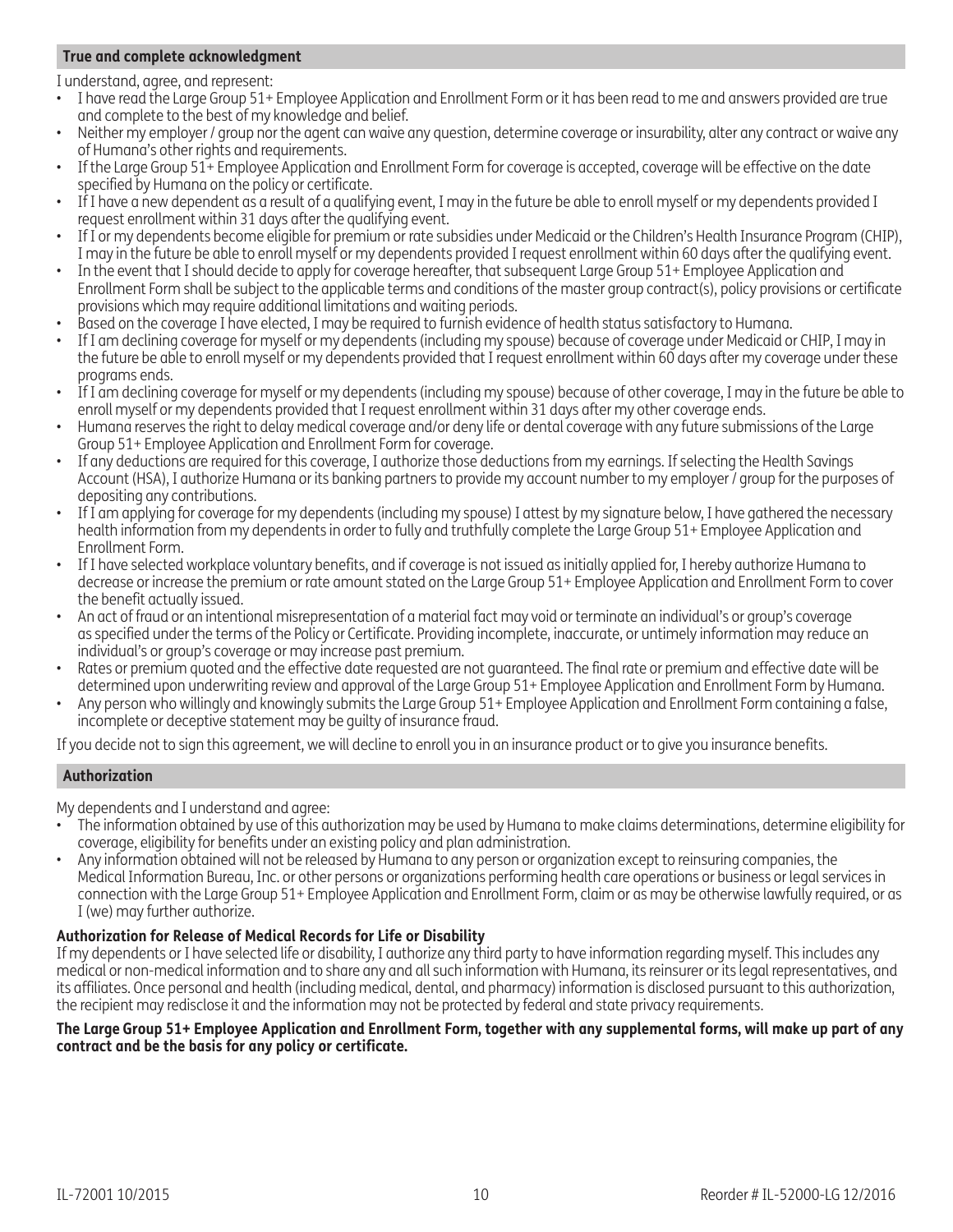| Employee / Individual or legal<br>representative signature                                                                  | Date                         |  |  |  |  |
|-----------------------------------------------------------------------------------------------------------------------------|------------------------------|--|--|--|--|
| Name and relationship of legal representative<br>(if a covered dependent)                                                   |                              |  |  |  |  |
| <b>Agent / Producer Information</b>                                                                                         |                              |  |  |  |  |
| If applying for workplace voluntary benefits, this section to be completed by Agent or Producer.                            |                              |  |  |  |  |
| 1. Agent / Agency of Record:                                                                                                | 2. Agent / Agency of Record: |  |  |  |  |
| Name (print)                                                                                                                | Name (print)                 |  |  |  |  |
| Humana Agent #                                                                                                              | Humana Agent #               |  |  |  |  |
| Commission split:                                                                                                           | Commission split:            |  |  |  |  |
| 1. Writing Agent / Producer:                                                                                                | 2. Writing Agent / Producer: |  |  |  |  |
| Name (print)                                                                                                                | Name (print)                 |  |  |  |  |
| Humana Agent #                                                                                                              | Humana Agent #               |  |  |  |  |
| Commission split:                                                                                                           | Commission split:            |  |  |  |  |
| Will the coverage selected replace or change any existing life or disability insurance policy(s) and/or annuity(s)?<br>ONOY |                              |  |  |  |  |

As the Writing Agent / Producer, I acknowledge that I am responsible to meet with the primary applicant submitting the Large Group 51+ Employee Application and Enrollment Form in order to fully and accurately represent the terms and conditions of the plans and services of the offering or insuring entity, or one of its subsidiaries. These provisions are available to me and the primary applicant in the benefit summary document or other plan literature.

Signed at \_\_\_\_\_\_\_\_\_\_\_\_\_\_\_\_\_\_\_\_\_\_\_\_\_\_\_\_\_\_\_\_\_\_\_\_\_\_\_\_\_\_\_\_\_\_\_\_\_\_\_\_\_\_\_\_\_\_\_\_\_\_\_\_\_\_\_\_\_\_\_\_\_\_\_\_\_\_\_ \_\_\_\_\_\_\_\_\_\_\_\_\_\_\_\_\_\_\_\_\_\_\_\_\_

County **State** 

**Signature - Please sign below if enrolling or waiving any group coverage**

Writing Agent's Signature \_\_\_\_\_\_\_\_\_\_\_\_\_\_\_\_\_\_\_\_\_\_\_\_\_\_\_\_\_\_\_\_\_\_\_\_\_\_\_\_\_\_\_\_\_\_\_\_\_\_\_\_\_\_\_\_\_\_\_\_\_\_\_\_\_ Date \_\_ \_\_/\_\_ \_\_/\_\_ \_\_ \_\_ \_\_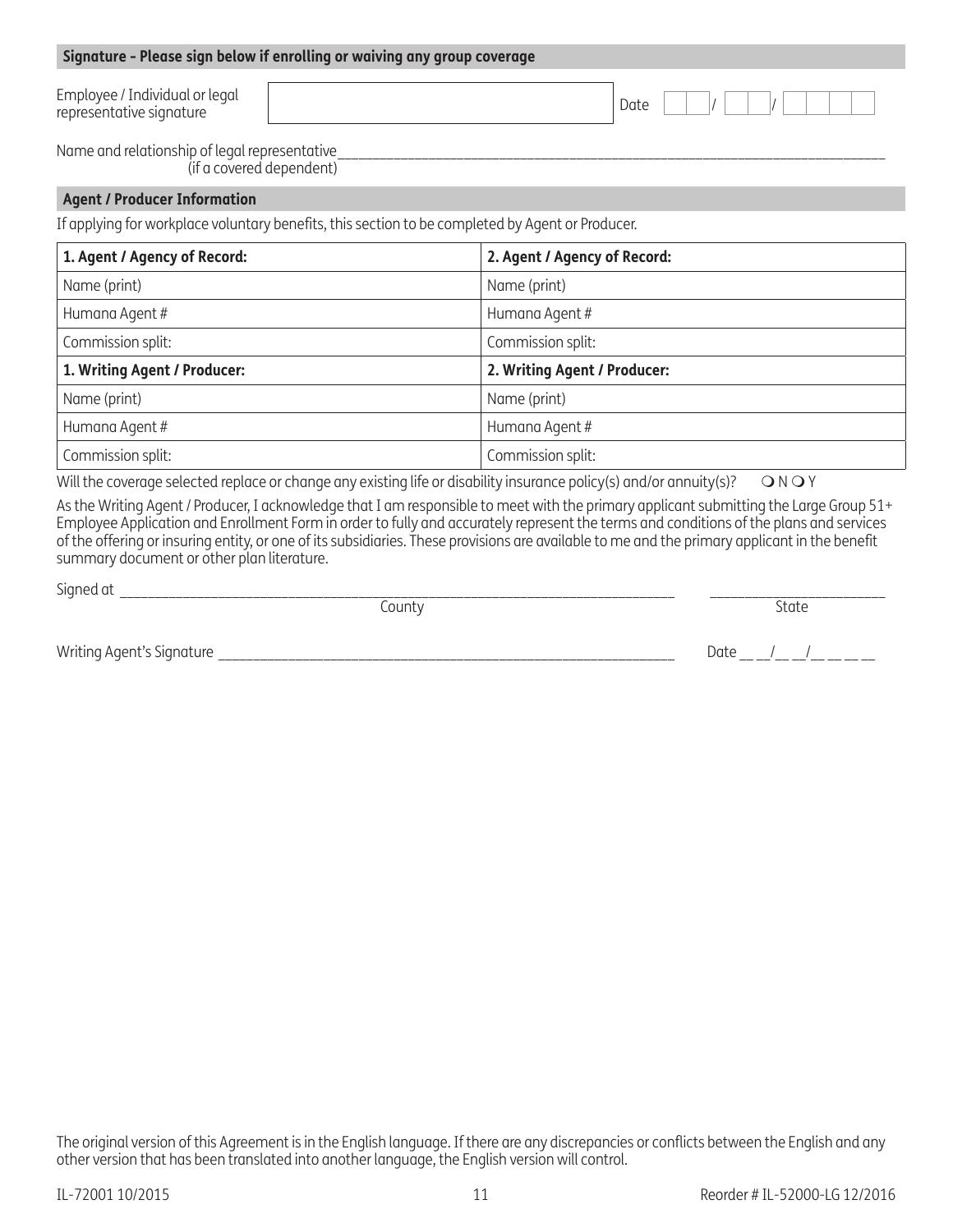## **Additional Details to Medical Questions**

## **This information should not be submitted more than 60 days prior to the effective date. Please print clearly.**

| Question # & letter                                                                                | Person treated (Last name, First name) |                                                                                                                                                                                                                                                                |                           |  |
|----------------------------------------------------------------------------------------------------|----------------------------------------|----------------------------------------------------------------------------------------------------------------------------------------------------------------------------------------------------------------------------------------------------------------|---------------------------|--|
| Condition                                                                                          |                                        | Treatments received                                                                                                                                                                                                                                            |                           |  |
| Medications prescribed                                                                             |                                        | Current or future treatments or medications                                                                                                                                                                                                                    |                           |  |
| Date diagnosed $-$ / $-$ / $-$ - $-$                                                               |                                        | Date last seen by a doctor $-$ / $-$ / $-$ - $-$                                                                                                                                                                                                               |                           |  |
| Question # & letter                                                                                | Person treated (Last name, First name) |                                                                                                                                                                                                                                                                |                           |  |
| Condition                                                                                          |                                        | Treatments received                                                                                                                                                                                                                                            |                           |  |
| Medications prescribed                                                                             |                                        | Current or future treatments or medications                                                                                                                                                                                                                    |                           |  |
| Date diagnosed $-1$ - $-1$ ----                                                                    |                                        | Date last seen by a doctor $-1$ - $-1$                                                                                                                                                                                                                         |                           |  |
| Question # & letter                                                                                | Person treated (Last name, First name) |                                                                                                                                                                                                                                                                |                           |  |
| Condition                                                                                          |                                        | Treatments received                                                                                                                                                                                                                                            |                           |  |
| Medications prescribed                                                                             |                                        | Current or future treatments or medications                                                                                                                                                                                                                    |                           |  |
| Date diagnosed $-/-$                                                                               |                                        | Date last seen by a doctor $-1$ , $-1$ , $-1$ , $-1$ , $-1$ , $-1$ , $-1$ , $-1$ , $-1$ , $-1$ , $-1$ , $-1$ , $-1$ , $-1$ , $-1$ , $-1$ , $-1$ , $-1$ , $-1$ , $-1$ , $-1$ , $-1$ , $-1$ , $-1$ , $-1$ , $-1$ , $-1$ , $-1$ , $-1$ , $-1$ , $-1$ , $-1$ , $-$ |                           |  |
| Question # & letter                                                                                | Person treated (Last name, First name) |                                                                                                                                                                                                                                                                |                           |  |
| Condition                                                                                          |                                        | Treatments received                                                                                                                                                                                                                                            |                           |  |
| Medications prescribed                                                                             |                                        | Current or future treatments or medications                                                                                                                                                                                                                    |                           |  |
| Date diagnosed $-$ / $-$ / $-$ - - - -                                                             |                                        | Date last seen by a doctor $\frac{1}{2}$ $\frac{1}{2}$ $\frac{1}{2}$ $\frac{1}{2}$ $\frac{1}{2}$                                                                                                                                                               |                           |  |
| Question # & letter                                                                                | Person treated (Last name, First name) |                                                                                                                                                                                                                                                                |                           |  |
| Condition                                                                                          |                                        | Treatments received                                                                                                                                                                                                                                            |                           |  |
| Medications prescribed                                                                             |                                        | Current or future treatments or medications                                                                                                                                                                                                                    |                           |  |
| Date diagnosed $-/-$                                                                               |                                        | Date last seen by a doctor $\frac{1}{2}$ / $\frac{1}{2}$                                                                                                                                                                                                       |                           |  |
| Question # & letter                                                                                | Person treated (Last name, First name) |                                                                                                                                                                                                                                                                |                           |  |
| Condition                                                                                          |                                        | Treatments received                                                                                                                                                                                                                                            |                           |  |
| Medications prescribed                                                                             |                                        | Current or future treatments or medications                                                                                                                                                                                                                    |                           |  |
| Date diagnosed $\frac{1}{2}$ $\frac{1}{2}$ $\frac{1}{2}$ $\frac{1}{2}$ $\frac{1}{2}$ $\frac{1}{2}$ |                                        | Date last seen by a doctor $-1$ - $1$                                                                                                                                                                                                                          |                           |  |
| the control of the control of the control of the control of the control of the control of          |                                        |                                                                                                                                                                                                                                                                | Date $_{--}/_{--}/_{---}$ |  |
|                                                                                                    |                                        | Date $_{--}/_{--}/_{---}$                                                                                                                                                                                                                                      |                           |  |
|                                                                                                    |                                        | Date__/__/___                                                                                                                                                                                                                                                  |                           |  |
|                                                                                                    |                                        | Date_ $/$ _ $/$ _ _ _ _ _                                                                                                                                                                                                                                      |                           |  |
|                                                                                                    |                                        |                                                                                                                                                                                                                                                                | Date $_{-}/_{--}/_{---}$  |  |

Life plans insured or administered by **Humana Insurance Company**. Workplace Voluntary Benefits plans insured or administered by **Kanawha Insurance Company**.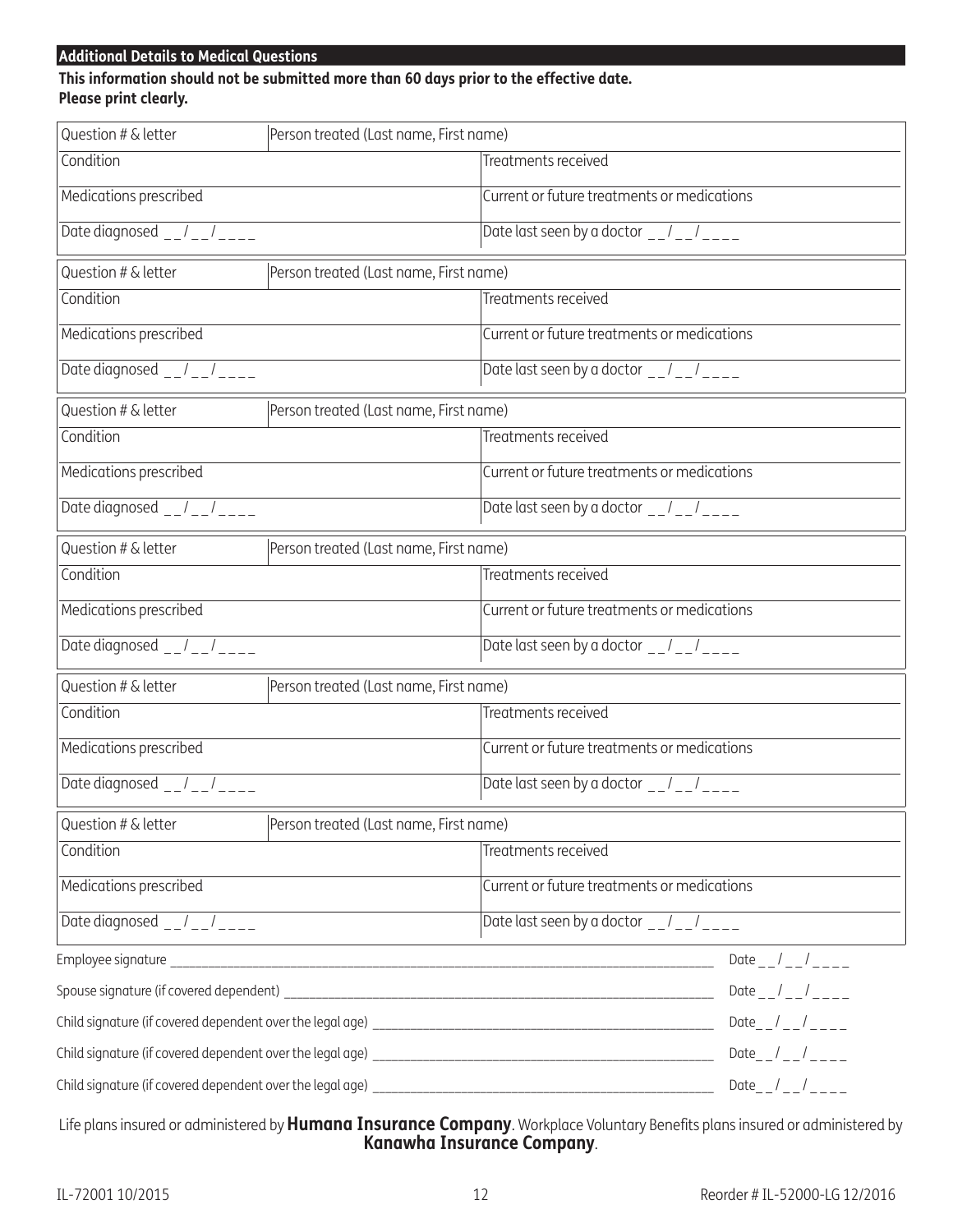## **Discrimination is Against the Law**

Humana Inc. and its subsidiaries comply with applicable Federal civil rights laws and do not discriminate on the basis of race, color, national origin, age, disability, or sex. Humana Inc. and its subsidiaries do not exclude people or treat them differently because of race, color, national origin, age, disability, or sex.

Humana Inc. and its subsidiaries provide:

- Free auxiliary aids and services, such as qualified sign language interpreters, video remote interpretation, and written information in other formats to people with disabilities when such auxiliary aids and services are necessary to ensure an equal opportunity to participate.
- Free language services to people whose primary language is not English when those services are necessary to provide meaningful access, such as translated documents or oral interpretation.

If you need these services, call 1‐877‐320‐1235, or if you use a TTY, call 711.

If you believe that Humana Inc. and its subsidiaries have failed to provide these services or discriminated in another way on the basis of race, color, national origin, age, disability, or sex, you can file a grievance with:

Discrimination Grievances P.O. Box 14618 Lexington, KY 40512‐4618

If you need help filing a grievance, call 1‐877‐320‐1235 or if you use a TTY, call 711.

You can also file a civil rights complaint with the **U.S. Department of Health and Human Services**, Office for Civil Rights electronically through the Office for Civil Rights Complaint Portal, available at **https://ocrportal.hhs.gov/ocr/portal/lobby.jsf**, or by mail or phone at:

## **U.S. Department of Health and Human Services**

200 Independence Avenue, SW Room 509F, HHH Building Washington, D.C. 20201 **1‐800–368–1019, 800‐537‐7697 (TDD)**  Complaint forms are available at **http://www.hhs.gov/ocr/office/file/index.html**